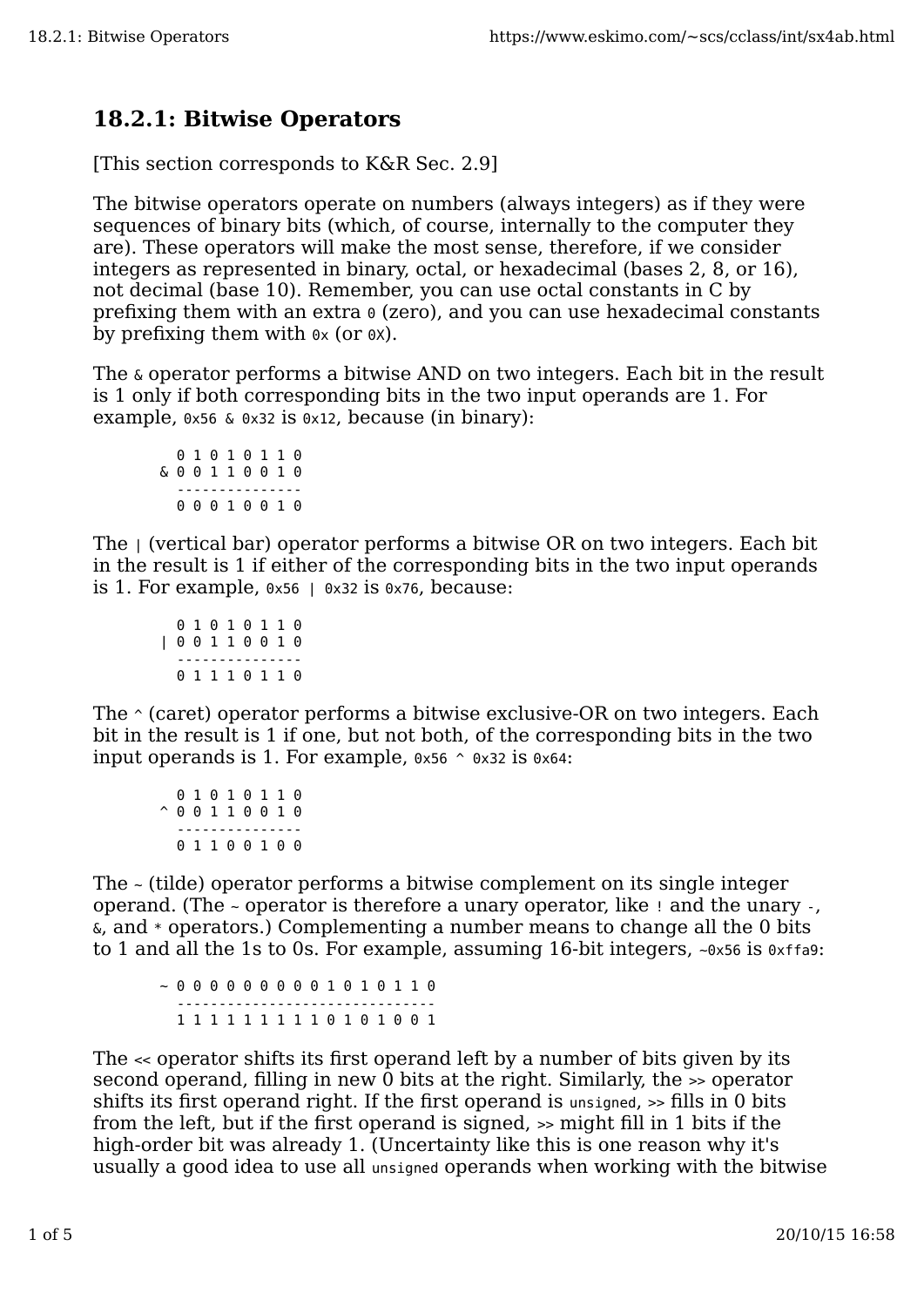operators.) For example,  $0 \times 56 \leq 2$  is  $0 \times 158$ :

```
 0 1 0 1 0 1 1 0 << 2
 -------------------
  0 1 0 1 0 1 1 0 0 0
```
And  $0x56 \gg 1$  is  $0x2b$ :

 0 1 0 1 0 1 1 0 >> 1 --------------- 0 1 0 1 0 1 1

For both of the shift operators, bits that scroll ``off the end" are discarded; they don't wrap around. (Therefore,  $0 \times 56 \gg 3$  is  $0 \times 0a$ .)

The bitwise operators will make more sense if we take a look at some of the ways they're typically used. We can use & to test if a certain bit is 1 or not. For example, 0x56 & 0x40 is 0x40, but 0x32 & 0x40 is 0x00:

| & 0 1 0 0 0 0 0 0 |  | 01010110 |  |  | & 0 1 0 0 0 0 0 0 | 00110010 |  |  |  |
|-------------------|--|----------|--|--|-------------------|----------|--|--|--|
|                   |  | 01000000 |  |  |                   | 00000000 |  |  |  |

Since any nonzero result is considered ``true'' in C, we can use an expression involving & directly to test some condition, for example:

 $if(x \& 0x04)$ do something ;

(If we didn't like testing against the bitwise result, we could equivalently say if( $(x \& 0x04)$  != 0). The extra parentheses are important, as we'll explain below.)

Notice that the value  $0 \times 40$  has exactly one 1 bit in its binary representation, which makes it useful for testing for the presence of a certain bit. Such a value is often called a *bit mask*. Often, we'll define a series of bit masks, all targeting different bits, and then treat a single integer value as a set of *flags*. A ``flag'' is an on-off, yes-no condition, so we only need one bit to record it, not the 16 or 32 bits (or more) of an int. Storing a set of flags in a single int does more than just save space, it also makes it convenient to assign a set of flags all at once from one flag variable to another, using the conventional assignment operator =. For example, if we made these definitions:

```
#define DIRTY 0x01
#define OPEN 0x02
#define VERBOSE 0x04
#define RED 0x08
#define SEASICK 0x10
```
we would have set up 5 different bits as keeping track of those 5 different conditions (``dirty,"``open," etc.). If we had a variable

unsigned int flags;

which contained a set of these flags, we could write tests like

if(flags & DIRTY) { /\* code for dirty case \*/ }